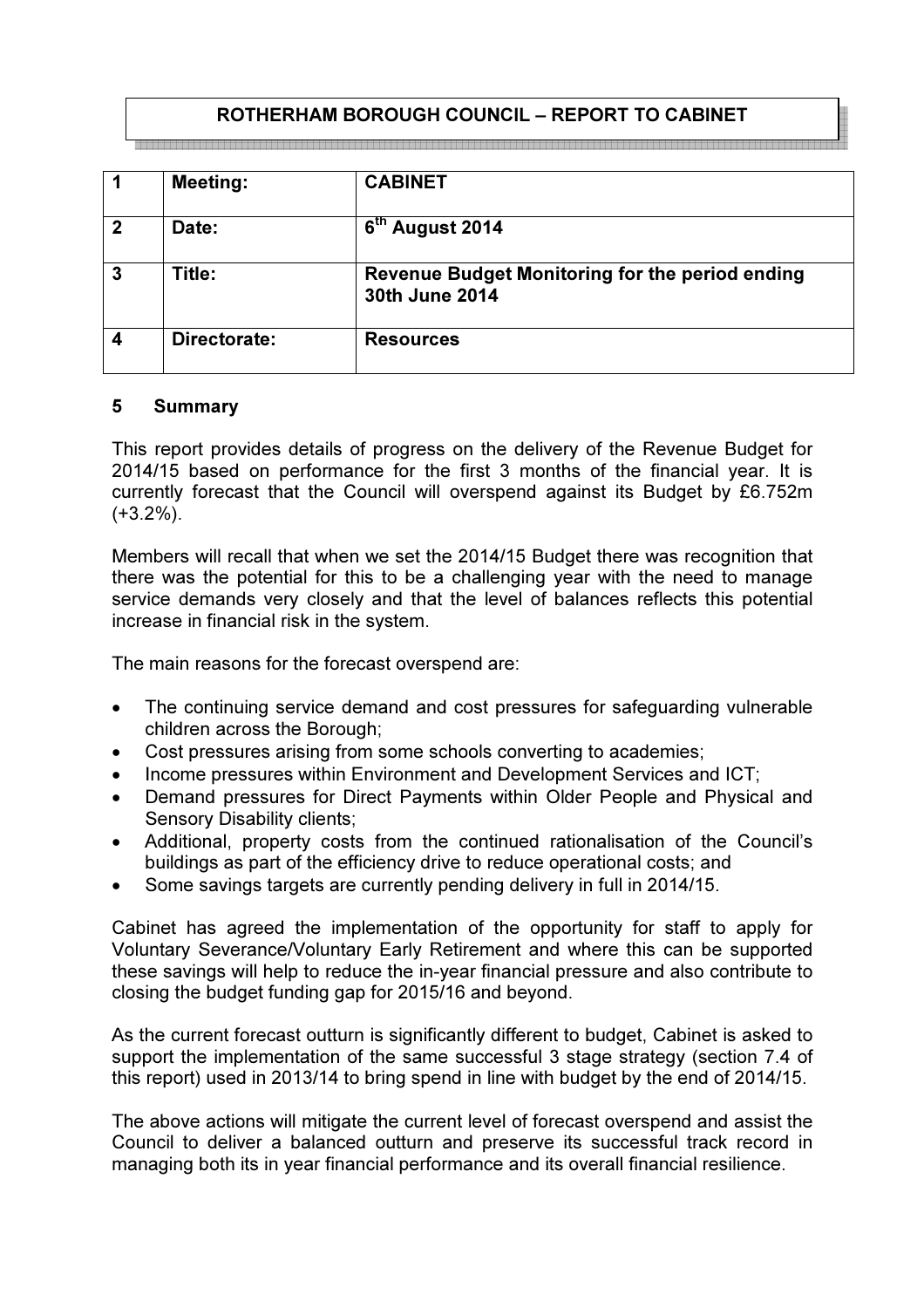### Recommendations

Cabinet is asked to:

- Note the current forecast outturn and significant financial challenge presented for the Council to deliver a balanced revenue budget for 2014/15;
- Approve the three Stage strategy to address the forecast overspend as detailed in this report, to bring spend in line with budget by  $31<sup>st</sup>$  March 2015 and:
- Agree that MP's are notified of concerns relating to budget pressures falling on the Council as a result of some Academy Conversions and implementing the requirements of the Care Bill.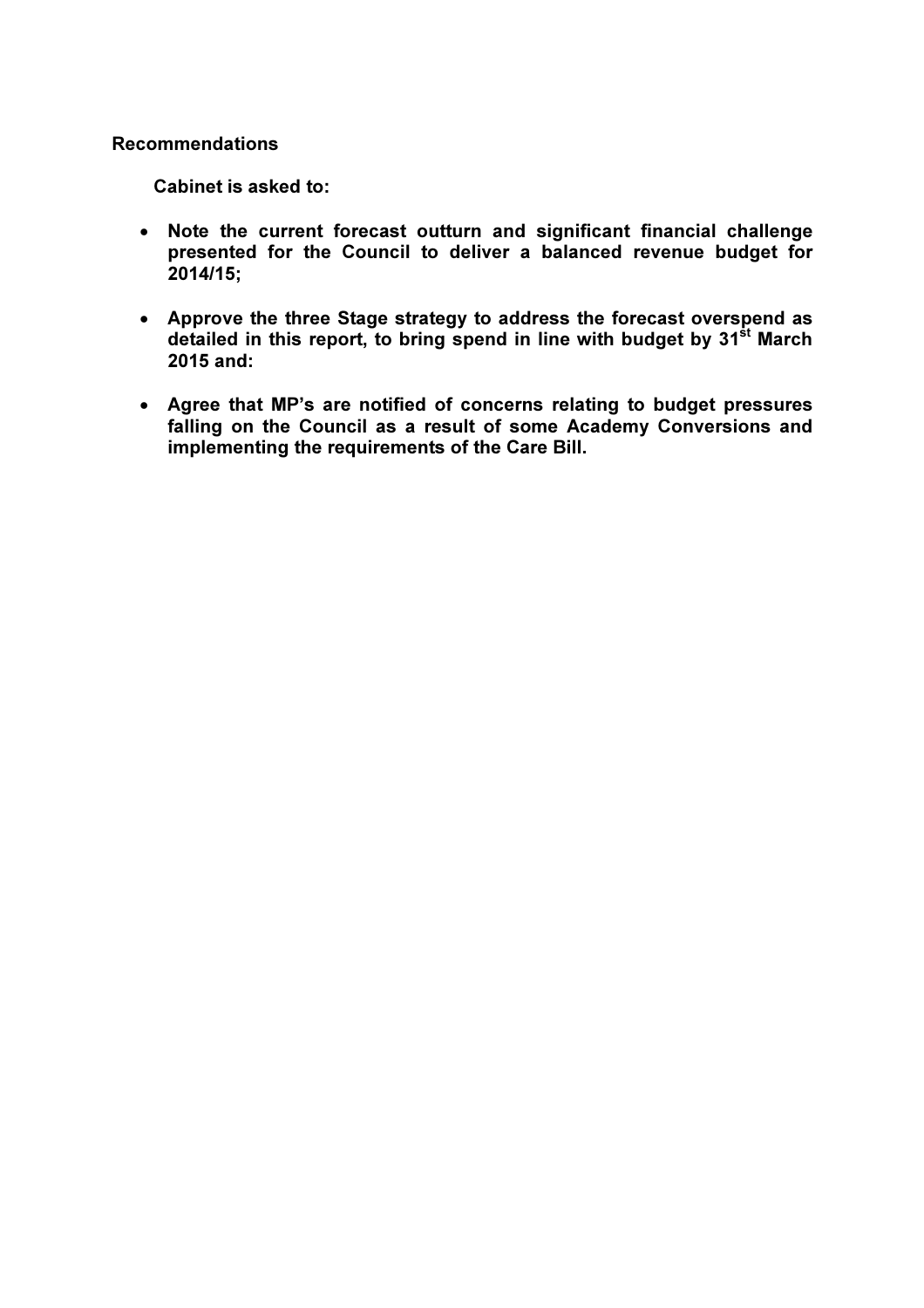# 7.1 Proposals and Details

This report presents details of spending against budget by Directorate covering the first 3 months of the 2014/15 financial year – April 2014 to June 2014 – and forecast costs and income to 31<sup>st</sup> March 2015.

# 7.2 The Overall Position

| <b>Directorate/Service</b>                            | Annual<br><b>Budget</b><br>2014/15<br>£'000 | <b>Projected</b><br><b>Outturn</b><br>2014/15<br>£'000 | <b>Forecast</b><br><b>Variance</b><br>after Actions<br>$(over(+)/under(-))$<br>spend)<br>£'000 | %        |
|-------------------------------------------------------|---------------------------------------------|--------------------------------------------------------|------------------------------------------------------------------------------------------------|----------|
| Children & Young                                      | 43,163                                      | 45,873                                                 | $+2,710$                                                                                       | $+6.3$   |
| <b>People Services</b>                                |                                             |                                                        |                                                                                                |          |
| <b>Academy Conversions</b><br>(Deficit)               | 0                                           | 167                                                    | $+167$                                                                                         | $+100.0$ |
| Neighbourhoods &                                      | 73,838                                      | 75,505                                                 | $+1,667$                                                                                       | $+2.3$   |
| <b>Adult Services</b>                                 |                                             |                                                        |                                                                                                |          |
| <b>Environment and</b><br><b>Development Services</b> | 45,757                                      | 46,579                                                 | $+822$                                                                                         | $+1.8$   |
| <b>ICT</b>                                            | 2,409                                       | 3,574                                                  | $+1,165$                                                                                       | $+48.4$  |
| <b>Resources</b>                                      | 11,169                                      | 11,163                                                 | -6                                                                                             |          |
| <b>Central Services</b>                               | 32,549                                      | 32,776                                                 | $+227$                                                                                         | $+0.7$   |
|                                                       |                                             |                                                        |                                                                                                |          |
| <b>TOTAL</b>                                          | 208,885                                     | 215,637                                                | $+6,752$                                                                                       | $+3.2$   |
|                                                       |                                             |                                                        |                                                                                                |          |
| <b>Housing Revenue</b><br>Account (HRA)               | 82,509                                      | 82,463                                                 | $-46$                                                                                          | $-0.1$   |

 Appendix 1 to this report provides a detailed explanation of the key areas of forecast over / underspend by Directorate. The summarised position for each Directorate is described below.

### Children & Young People's Directorate (+£2.877m forecast overspend)

The forecast overspend for Children's Services is largely due to pressures within the Children & Families Safeguarding Service. A further pressure (+£167k) relates to schools whose finances are in deficit when they convert to academies leaving the Council responsible for funding their accrued deficit.

The number of looked after children requiring placements at the end of June 2014 was 395, a reduction of 5 since the end of March 2014.

Pressures on budgets for provision of Out of Authority Residential placements (+£2.254m) and the provision of independent Foster Care placements (+£114k) are the main service pressures. The cost of placements has increased as children are presenting with more complex needs. The service is looking at how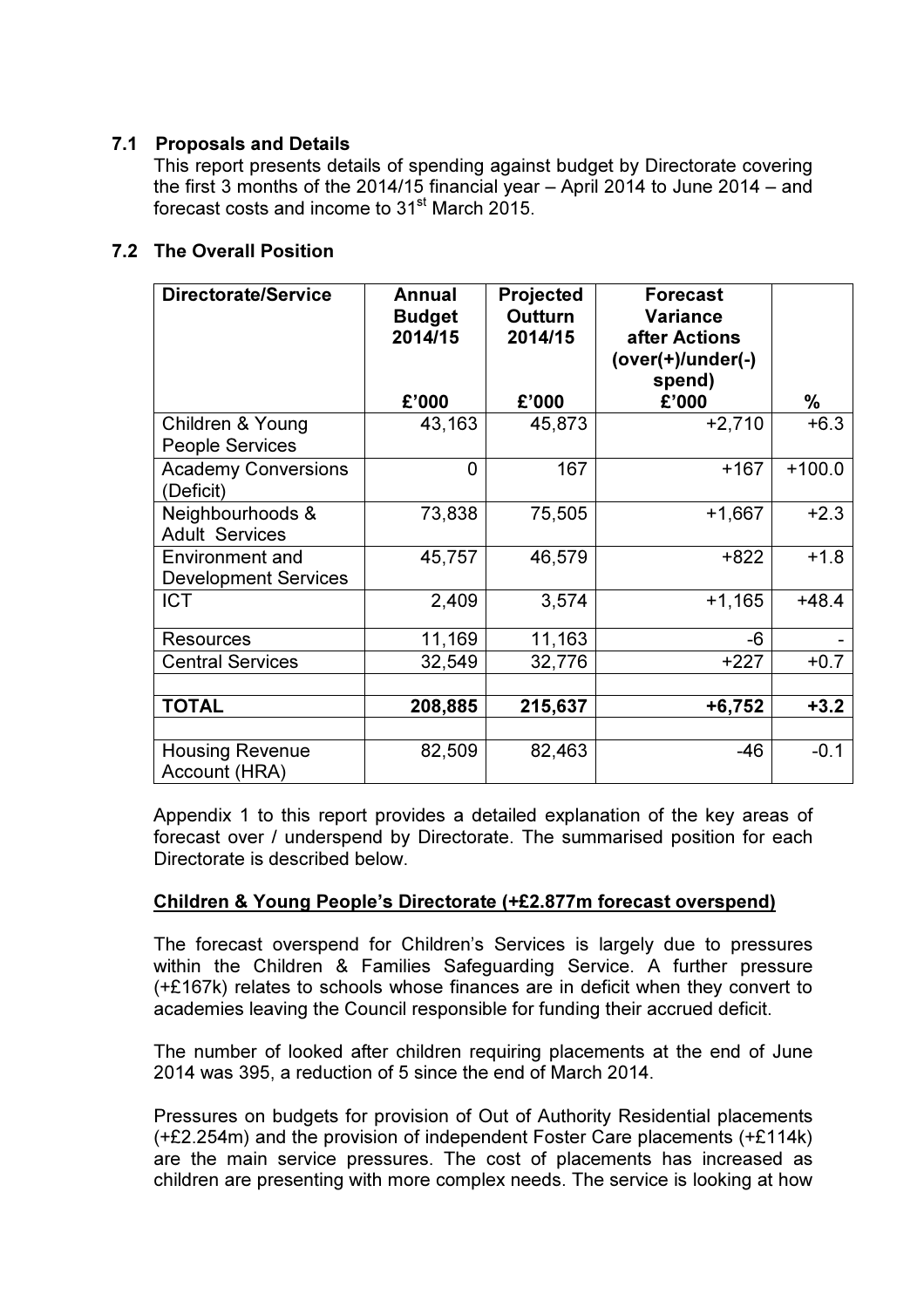they can find suitable, alternative, increased value for money placements to meet the needs of these young people.

Children's Social Care services remain under pressure despite the services' proactive approach to drive down costs including:

- Continued operation and challenge by the Multi-Agency Support Panel
- Successful work undertaken by the Commissioning Team which has resulted in the commissioning and re-commissioning of service provider contracts with significant cost reductions/cost avoidance (£321k) to date in 2014/15.

Children's services continue to look for ways to reduce spend.

### Environment & Development Services including Internal Audit, Asset Management, Communications & Marketing and Policy & Planning (+£822k forecast overspend)

 The Directorate is currently forecasting an overspend of +£822k due to pressures in Streetpride (+£340k), Planning, Regeneration and Customer Services (+£195k) Asset Management (+£259k) and Communications (+£28k).).The Business Unit is reporting a balanced budget at this stage in the financial year.

The forecast overspend assumes that the Winter Pressures budget is sufficient to contain costs incurred over the Winter months (2014/15). It should however be noted this budget overspent by +£139k in the mild Winter of 2013/14.

### Neighbourhoods and Adult Services including Public Health, Commissioning, Procurement, Performance & Quality and Cohesion (+£1.667m forecast overspend)

Overall the Directorate (including ring-fenced Public Health funded services) is forecasting an overspend of +£1.667m. Within this, Adult Services are forecasting an overspend (+£1.291m) and Neighbourhood services a forecast underspend of -£24k. Commissioning, Procurement, Performance & Quality and Cohesion services are forecasting a collective overspend of (+£400k). Key Directorate pressures include budget savings from previous years not fully achieved in respect of additional continuing health care (CHC) funding plus recurrent pressures on demand for Direct Payments within Older People and Physical and Sensory Disability clients.

There is also a recurrent budget pressure within Commissioning in respect of a savings target from previous years which is pending full delivery.

Public Health Services are currently forecasting a balanced Outturn. (Ringfenced funding).

The forecast position for Neighbourhoods and Adult Services is made up of a number of under and overspends, detailed in Appendix 1.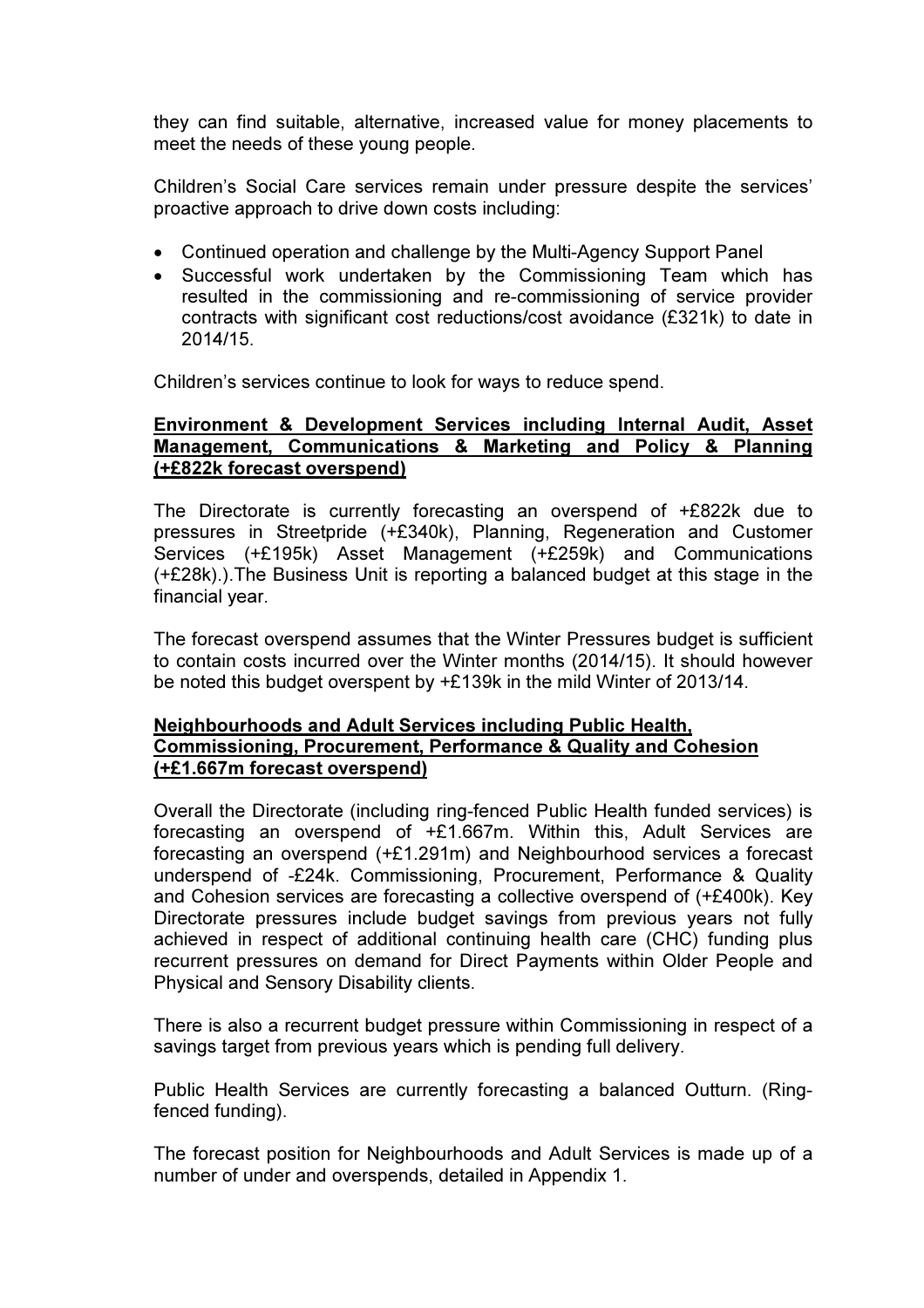# Resources Directorate (+£1.159m forecast overspend)

Overall the Directorate is forecasting an overspend of +£1.159m. This is predominantly in respect of income pressures within the ICT service.

### Central Services (+£227k forecast overspend)

There are currently two key pressures within Central Services. Rotherham's share of the pension deficit in respect of winding down Local Government Yorkshire & Humber (LGYH) (£80k) and Rotherham's share of the costs for the Economic Regeneration Team within the Sheffield City Region Combined Authority (£147k).

# 7.3 Housing Revenue Account (HRA) (Forecast underspend -£46k)

The Housing Revenue Account is forecasting a £46k reduction in the transfer from reserves compared with the agreed budget. The HRA had budgeted to use £1.440m from reserves but current forecasts only require £2.110m, a reduction of £46k.

### 7.4 Strategy to address the forecast overspend

Cabinet will recall that when we were faced with a significant forecast overspend in the first quarter of last year (2013/14) a 3 Stage strategy to address the forecast overspend was implemented as below:

Stage 1 – Directorates should consider appropriate actions which could be implemented to address the forecast overspend. This should include exploring all opportunities to generate additional income and where it may be possible to downsize staffing complements, where it is possible and appropriate to do so. It is proposed that this is undertaken before the end of the Council's summer recess when the impact on the forecast outturn position will be reassessed.

Stage 2 – In the event that Stage 1 does not effectively address the forecast overspend, Directorates should consider what non-essential planned expenditure could be 'slipped' into the next financial year.

Stage 3 – If Stage 2 does not fully address any residual forecast pressure, a moratorium on all non-essential spend should be implemented. The criteria for essential spend being consistent with that applied in previous years:

- Is contractually committed
- Essential for the safeguarding of vulnerable children and adults;
- Required to meet health and safety requirements;
- Spend is required to avoid a false economy;
- Spend which is highly sensitive to local Members or local communities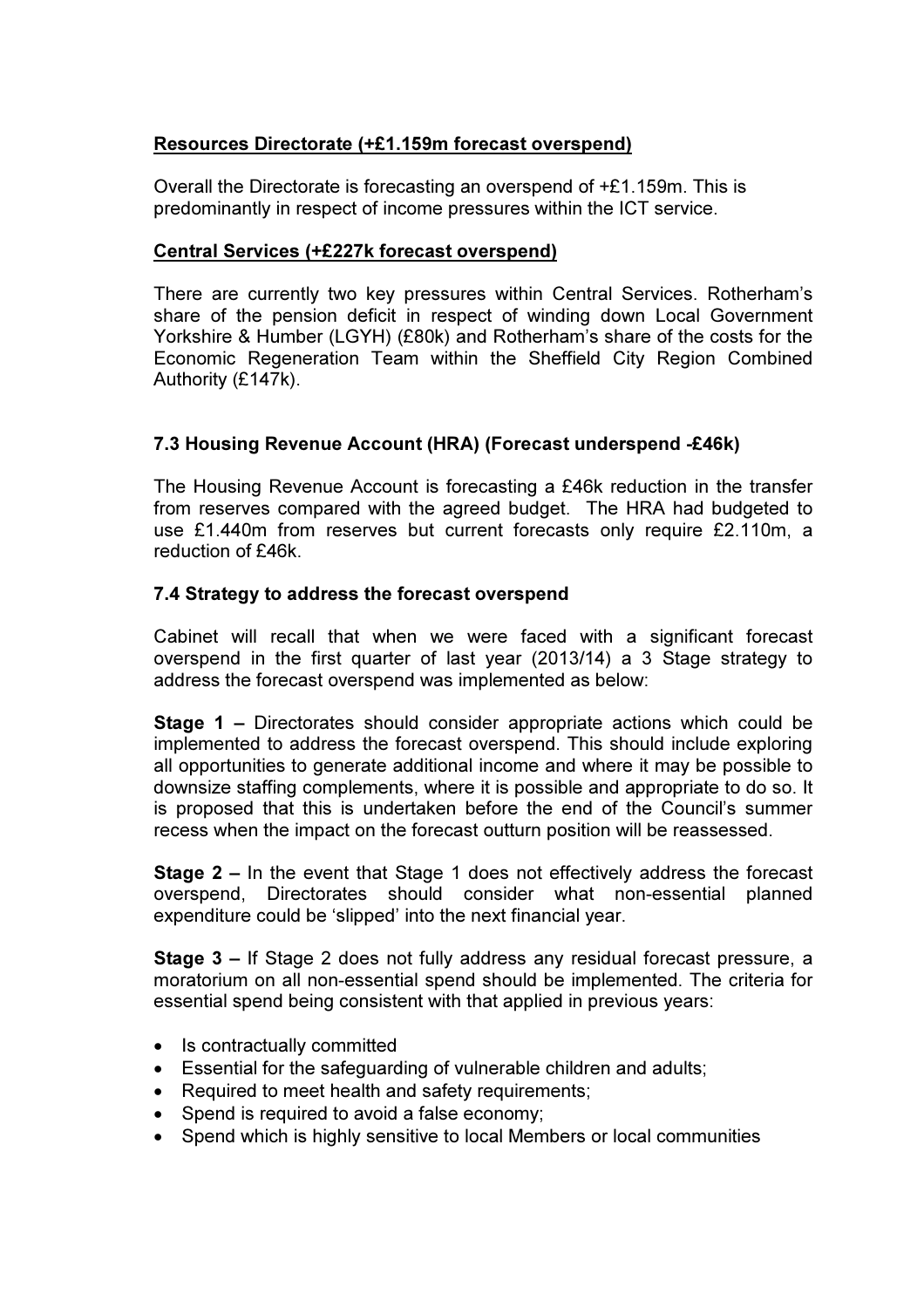This strategy was successful in 2013/14 and the Council delivered an outturn slightly under budget.

Cabinet is asked to note that Stage 1 of the strategy has been implemented and to agree that the Chief Executive implements Stages 2 and 3, if necessary, at the appropriate time.

# 7.5 Stage 1 – Management Actions

In line with Stage 1 of the above strategy, Directorates are currently reviewing opportunities to mitigate the forecast overspend. These include:

- Continued close scrutiny of spend across all Directorates
- Finance clinic arranged to agree further management actions (NAS)
- Ongoing review of high cost care packages to ensure essential spend only (NAS)
- Pursuing Continuing Health Care actively on behalf of customers
- Placement panels continue to scrutinise planned care packages to ensure VFM
- De-LAC-ing children placed at home on care orders (they either need to be home and safe, not on orders) or in care with contact
- Agreeing Special Guardianship residence orders with support and carrying out properly agreed matches with long term foster carers
- Work with children and young people on the edge of care so that we can reduce the teenage population in care
- Look at what we've learnt from the intensive work that Family Recovery Programme (FRP) and Families for Change (FFC) have done
- Consider extending the use of Multi-systemic therapy (CYPS)
- Look at the support we provide to adopters, foster carers and special guardians; and children's relatives and friends.
- Work with team managers and service managers (and partners) to look at how we better provide packages of effective care, and maintain our gatekeeping (CYPS).
- Heritage Services restructure
- Additional income generating opportunities via Business Centres, Markets, Theatre, Libraries and Museum
- Bring forward the planned investment in LED lighting to reduce energy costs
- Renegotiate waste disposal rates
- Increased income generation through improving the all-day parking offer at Sheffield Road car park
- Generate additional Country Park income through invest to save measures
- Wider selling of Insurance expertise
- Selling of valuation services to Academies across South Yorkshire
- Continue the programme of property rationalisation
- Options report being prepared regarding ICT services.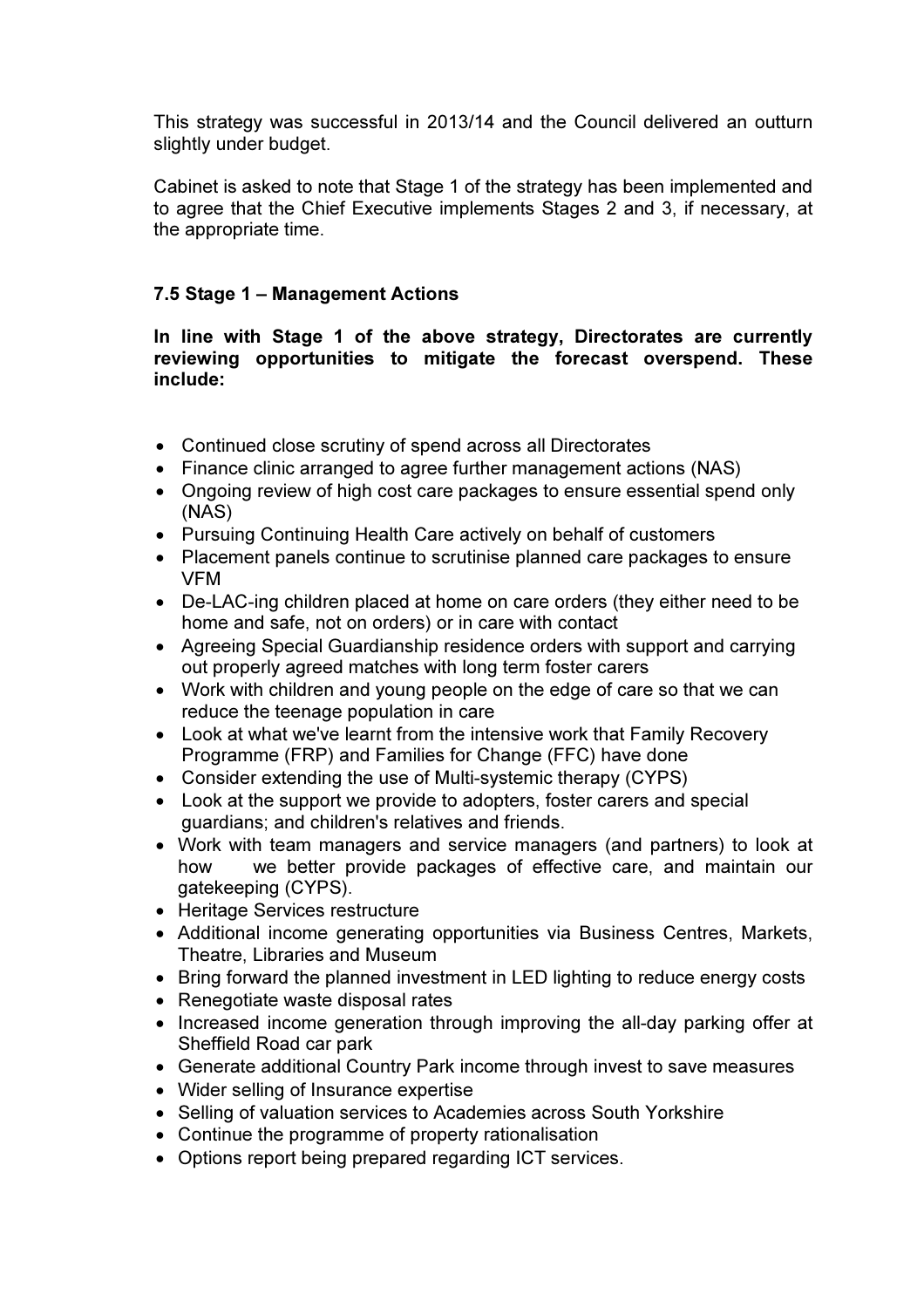# 7.6 Agency, Consultancy and Non-Contractual Overtime Costs

It is proposed that details of spend on Agency, Consultancy and Non-Contractual overtime costs will now be included in revenue monitoring reports every 6 months.

## 7.7 Collection Fund

At this early stage of the financial year it is forecast that the budgeted level of Council Tax and Business Rates will both be achieved.

### 8. Finance

The financial issues are discussed in section 7 above.

Management actions need to be identified and implemented across all Directorates to bring projected spend in line with Budget limits by the end of March 2015.

### 9 Risks and Uncertainties

At a time of economic difficulty and tight financial constraints, managing spend in line with the Council's Budget is paramount. Careful scrutiny of expenditure and income across all services and close budget monitoring therefore remain a top priority if the Council is to deliver both its annual and medium term financial plans while sustaining its overall financial resilience.

Although both Council Tax and Business Rates collection levels are currently on target there remains a risk that this could change during the remaining months of the year.

The current forecast assumes that costs associated with the Winter Pressures will be contained within budget. In 2013/14 these costs exceeded budget by £139k.

#### 10. Policy and Performance Agenda Implications

The delivery of the Council's Revenue Budget and Medium Term Financial Plan within the parameters agreed at the start of the current financial year is essential if the objectives of the Council's Policy agenda are to be achieved. Financial performance is a key element within the assessment of the Council's overall performance framework.

### 11. Background Papers and Consultation

- Revenue Budget and Council Tax for 2014/15 Report to Council 5th March 2014.
- Strategic Directors and Service Directors of the Council

Contact Name: Stuart Booth, Director of Financial Services, ext. 22034 Stuart.Booth@Rotherham.gov.uk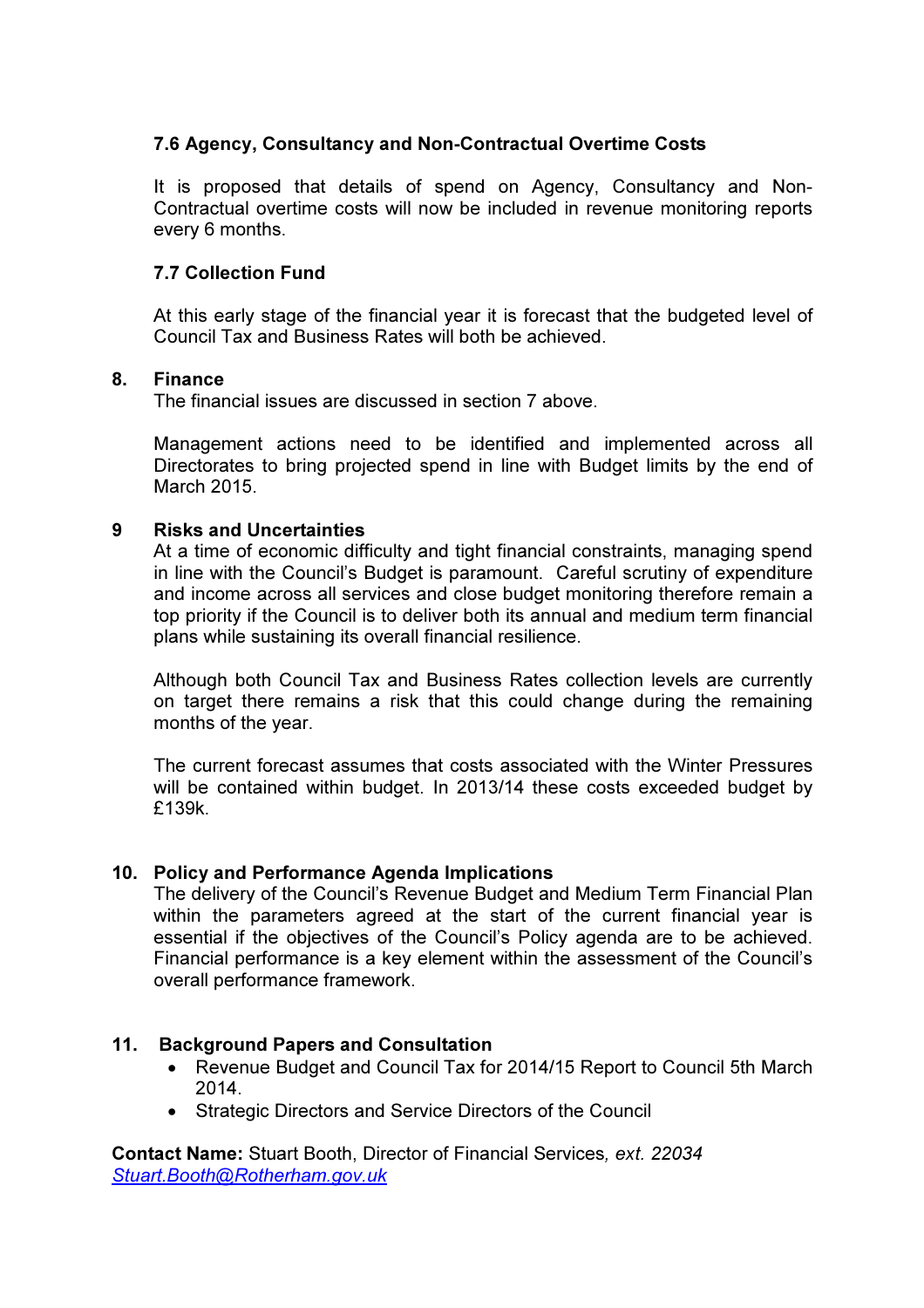# Appendix 1

# Key reasons for forecast over / underspends

# Children & Young People's Services (+£2.877m forecast overspend)

The key factors contributing to the forecast overspend are:

## Academy Conversions - Deficits (+£167k)

The forecast over spend is due to provisions for the forecast deficit positions on the following schools when they convert to academies in 2014/15:

Rawmarsh School: a Sports College - £100k (This is in addition to the £300k provided for in the 2013/14 accounts)

Swinton Brookfield - £47k (This is in addition to the £39k provided for in the 2013/14 accounts)

Rawmarsh Monkwood - £20k

# Special Education Provision (+£45k)

The forecast overspend is partially due to the projected number of placements in SEN Complex Needs placements (£27k) - 25 current placements & 4 potential new ones. This also includes a forecast overspend on supplies in the Children in Public Care Team (£5k) & a forecast under-recovery of income in the Education Welfare Team due to a change in legislation which no longer allows them to charge Academies (£34k). These forecast overspends are partially offset by forecast underspends (-£21k) on staffing due to vacancies in the Education Psychology Team and Learning Support & Autism Team.

### Safeguarding, Children and Families Service Wide (+£36k)

The forecast overspend is mainly on legal fees (+£62k) which is due to an increase in the number of cases going to court and agency costs for the Director of Safeguarding post (+£28k). These forecast overspends are partially offset by forecast underspends in Business Support teams due to income from NHS & some staff not being in the pension scheme (-£54k).

### Child Protection Teams (+£1k)

This forecast overspend is due to a slight over spend on staffing in the Safeguarding Unit.

# Children in Need Social Work Teams (+£50k)

This forecast overspend is due to Agency staff costs & additional staff appointments over establishment within the Children in Need teams to better maintain business continuity rather than having to recruit expensive agency staff to cover periods between staff leaving and new staff commencing employment in post.

### Looked After Children - LAC (+£2,611k)

The service is forecasting an overspend mainly due to out of authority residential placements (+£2,254k) and independent fostering placements (+£114k). This is partially offset by a forecast underspend on the Remand placements budget (-£34k).

The Adoption Reform Grant that was first received in 2013/14 was reduced by £746K in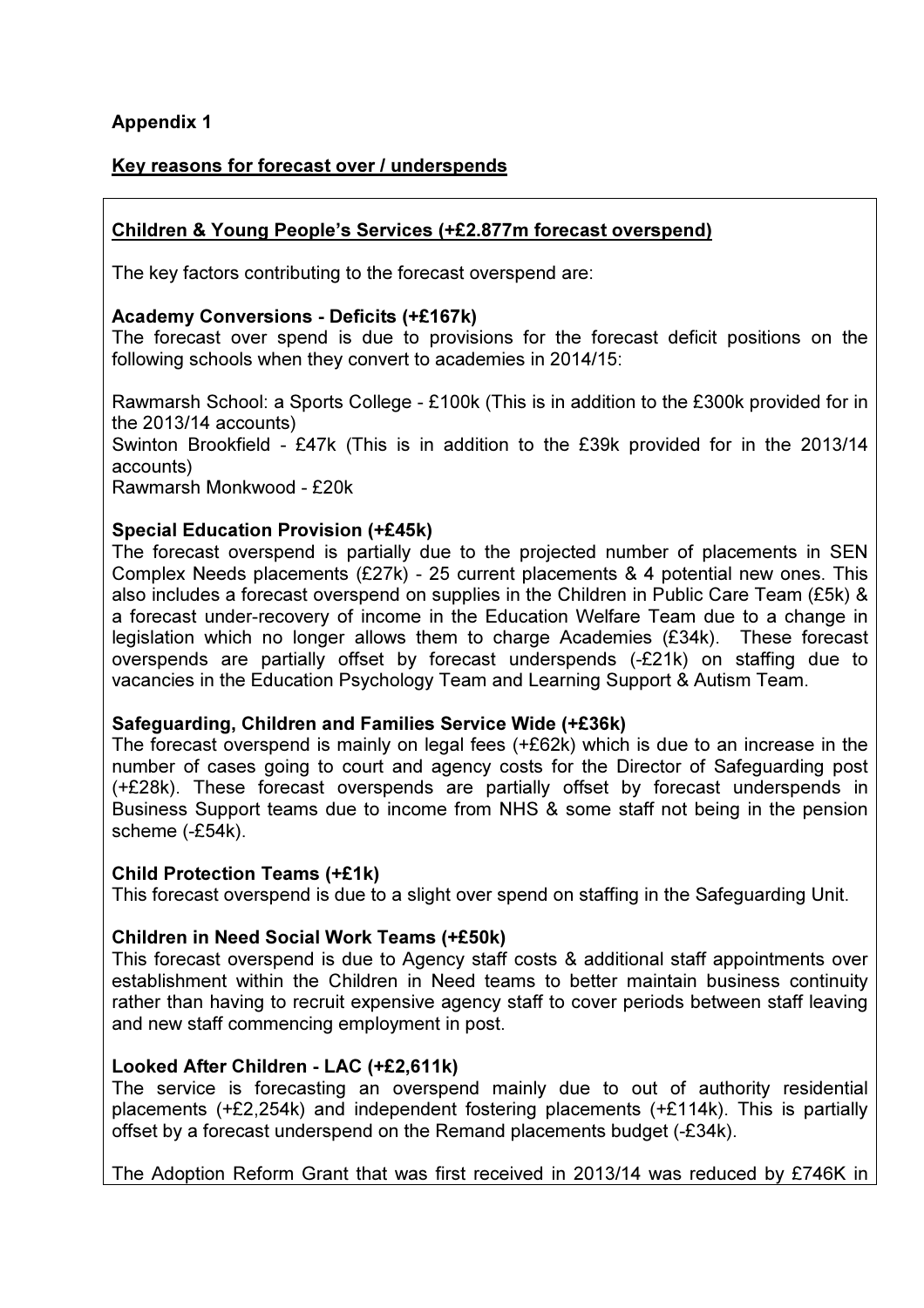2014/15. This grant significantly mitigated LAC budget pressures in 2013/14 on a temporary basis.

#### Further details of placements are below:

|                                           | 2011/12                                                                  |                                        | 2012/13                         |                                 | 2013/14                                   |                    | 2014/15 as at 30th June         |                                 | Actual                                                  |
|-------------------------------------------|--------------------------------------------------------------------------|----------------------------------------|---------------------------------|---------------------------------|-------------------------------------------|--------------------|---------------------------------|---------------------------------|---------------------------------------------------------|
| <b>Placement Type</b>                     | Average<br>No. of<br>placements                                          | Average<br>Cost of<br><b>Placement</b> | Average<br>No. of<br>placements | Average<br>Cost of<br>Placement | Average No.<br>οf<br>placements Placement | Average<br>Cost of | Average No.<br>οf<br>placements | Average<br>Cost of<br>Placement | Number of<br>placements<br>as at 30<br><b>June 2014</b> |
|                                           |                                                                          | £ per week                             |                                 | £ per week                      |                                           | £ per week         |                                 | £ per week                      |                                                         |
| Out of Authority Residential              | 18                                                                       | 3,022                                  | 21.1                            | 3,206                           | 25                                        | 3,245              | 30.7                            | 3,081                           | 31                                                      |
| R1 Accommodation only U/A                 |                                                                          | U/A                                    | U/A                             | U/A                             | U/A                                       | U/A                | 11.2                            | 1,659                           | 11                                                      |
| R2 Accommodation & therapy U/A            |                                                                          | U/A                                    | U/A                             | U/A                             | U/A                                       | U/A                | 9.3                             | 2.693                           | 9                                                       |
| R3 Accommodation, therapy & education U/A |                                                                          | U/A                                    | U/A                             | U/A                             | U/A                                       | U/A                | 7.6                             | 3,900                           | 9                                                       |
| R4 Parent & Baby U/A                      |                                                                          | U/A                                    | U/A                             | U/A                             | U/A                                       | U/A                | 0                               | O                               | $\pmb{0}$                                               |
| Secure U/A                                |                                                                          | U/A                                    | U/A                             | U/A                             | U/A                                       | U/A                | 2.5                             | 2,698                           | $\overline{2}$                                          |
| Remand                                    | U/A                                                                      | U/A                                    | U/A                             | U/A                             | 1.6                                       | 3,154              | 1.3                             | 287                             |                                                         |
| <b>Independent Fostering Agencies</b>     | 125                                                                      | 887                                    | 121                             | 874                             | 107                                       | 879                | 104.3                           | 854                             | 98                                                      |
| Standard U/A                              |                                                                          | U/A                                    | 74.8                            | 745                             | 66.1                                      | 759                | 60.6                            | 744                             | 56                                                      |
| Complex U/A                               |                                                                          | U/A                                    | 27.2                            | 938                             | 24                                        | 1,105              | 30.2                            | 976                             | 30                                                      |
| Specialist U/A                            |                                                                          | U/A                                    | 19                              | 1,287                           | 16.9                                      | 998                | 13.5                            | 1,098                           | 12                                                      |
| <b>In-house Fostering</b>                 | 158.8                                                                    | 230                                    | 162                             | 246                             | 165.2                                     | 261                | 171.5                           | 270                             | 177                                                     |
|                                           | <b>Note:</b> U/A - This detailed breakdown was unavailable in past years |                                        |                                 |                                 |                                           |                    |                                 |                                 |                                                         |

### Out of Authority Residential

- The number of children in residential out of authority placements as at end of June 2014 is 31 (no change since 31 March 2014 but an increase of 6 since 31 March 2013).
- The average number of placements has increased from 25 in 2013/14 to 30.7 in 2014/15, so far, which is an increase of 5.7 (22.8%). At an average cost of £3,081 per week this 5.7 increase equates to a cost of £913k per annum.
- Due to the increasing complexity of children's needs that are going into residential out of authority placements & despite successful negotiations by the Commissioning team to minimise the cost of these placements, the average cost per week of these placements has increased from £3,022 in 2011/12 to £3,081 currently – an increase of 2%. However, as shown in the table above, the current average cost per placement is less than the 2013/14 average of £3,245 – a reduction of -5%.
- The average number of placements in the same period has risen by 12.7 (70.6%) from 18 to 30.7.
- From 1 April 2013 children's remand placements were fully funded by the Local Authority & RMBC was provided with a national grant of £78k in 2013/14 to cover these additional costs. The allocation for 2014/15 has been reduced to £53k. The cost of these placements in 2014/15 so far is £19k. At the end of June 2014 there was 1 remand placement (a reduction of 1 since 31 March 2014).

### Independent Fostering Agencies

- The number of children in Independent foster Care as at end June 2014 is 98 (a reduction of 4 since the end of March 2014  $\&$  a reduction of 20 since 31<sup>st</sup> March 2013).
- The average cost of a placement has reduced by £33 or 3.7% since 2011/12.
- The average number of placements during the same period has decreased by 20.7 (16.7%).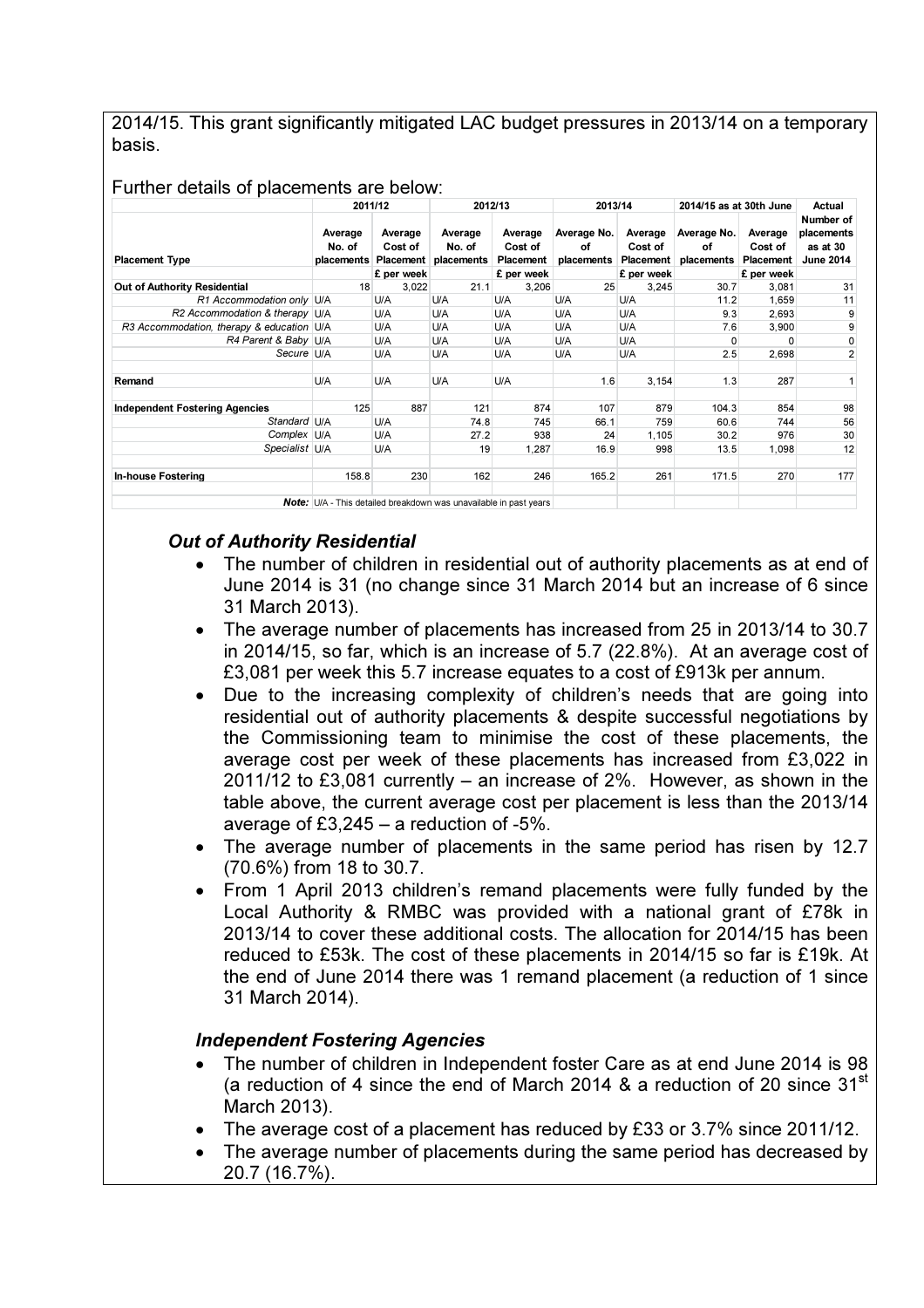### In-house Fostering

- The number of children in in-house fostering placements as at end of June 2014 is 177 (an increase of 10 since the end of March 2014).
- The cost of a placement has risen by an average of £40 or 17.4% since 2011/12.
- The average number of placements during the same period has increased by 12.7 (8%)

The number of looked after children was 395 at end of June, a reduction of 5 since the end of March 2014.

Fostering Services are forecasting an overspend on Fostering allowances (£172k) & Residence Orders (£21k) due to having more children placed than planned (see table below) & also due to some placements costing more than the budgeted average. This is partially offset by a forecast staff cost underspend in the Fostering team (-£39k).

Adoption Services are forecasting an overspend on Special Guardianship Orders (£44k) due to having more children placed than planned (see table below) & a small overspend on allowances (£6k) & also due to some placements costing more than the budgeted average. These are offset with slight forecast underspends on the LAAC Team (-£1k), Adoption Team (-£2k) & Inter Agency costs (-£2k).

The table below shows the current placements numbers compared to the plan used when budget setting for 2014/15:

| <b>Placement Type</b>                     | <b>Actual No.</b><br>οf<br>placements<br>as at 30<br>June 14 | Planned<br>No. by this<br>stage of<br>the year | No. of<br>placements<br>above plan | Average<br>Cost per<br>week used<br>for budget<br>setting<br>£ | Total<br>Approximate<br><b>Additional</b><br>Cost for the<br>next 9<br>months<br>£'000 | <b>Cost Avoided for</b><br>the next 9 months -<br>assuming an IFA<br>placement would<br>have been used<br>(£854 Per week)<br>£'000 |
|-------------------------------------------|--------------------------------------------------------------|------------------------------------------------|------------------------------------|----------------------------------------------------------------|----------------------------------------------------------------------------------------|------------------------------------------------------------------------------------------------------------------------------------|
| In-House Fostering                        | 177                                                          | 168                                            | 9                                  | 264                                                            | 93                                                                                     | 207                                                                                                                                |
| Adoption - with means tested<br>allowance | 92                                                           | 92                                             | $\Omega$                           | 167                                                            | 0                                                                                      | 0                                                                                                                                  |
| Residence Orders                          | 132                                                          | 129                                            | 3                                  | 129                                                            | 15                                                                                     | 85                                                                                                                                 |
| Special Guardianship                      | 84                                                           | 78                                             | 6                                  | 118                                                            | 28                                                                                     | 172                                                                                                                                |
|                                           |                                                              |                                                |                                    |                                                                | 135                                                                                    | 464                                                                                                                                |
|                                           |                                                              |                                                |                                    |                                                                |                                                                                        |                                                                                                                                    |

Although these additional placements are contributing to the service overspend, the table shows that if these placements had instead resulted in Independent Fostering placements, this would have cost RMBC an additional £464k for a 9 month period.

Other forecast overspends within this service are (£55k) in the LAC Service due to Agency costs of £47k & a Care package £21k offset by staff vacancies -£21k & (£23k) within in-house Residential homes due to Regulation 33 requiring us to use an independent reviewer £19k & £4k on the use of agency staff cover.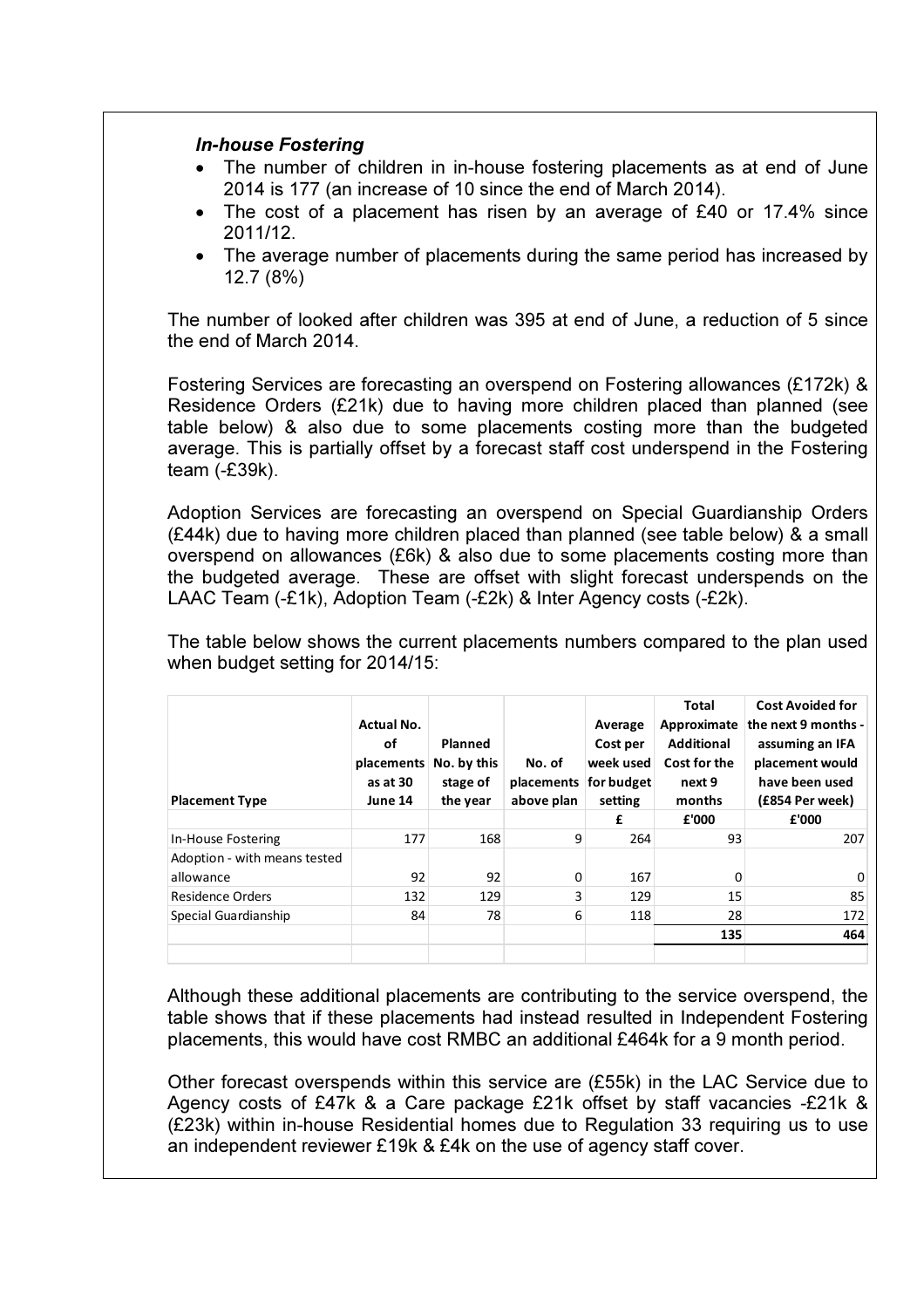### Disability Services (-£33K)

This service is forecasting an underspend due to delays in recruitment for 2 posts within the outreach team (-£20k) & reduced use of the cover budgets at Cherry Tree & Liberty residential homes (-£13k).

### Environment & Development Services (+£822k forecast overspend)

The above forecast overspend assumes that the Winter Pressures budget is sufficient to contain costs incurred over the Winter period – in the mild Winter last year the costs exceeded budget by +£139k.

### Asset Management (+£259k)

The main pressure within the Asset Management Services is an unbudgeted pressure +£200k within Land and Property Bank, with +£52k overspend Community Buildings. Other smaller pressures are +£8k unfunded costs for the barriers for the English Defence League and +£23k within facilities services due staffing costs and a forecast under-recovery of income, also, some staffing related costs are creating a pressure +£18k within Internal Audit.

Some small savings, -£42k across the wider service are partially mitigating the pressure.

### Business Unit (£0k)

The Business Unit is currently forecasting a balanced outturn.

### Communications (+£28k)

The forecast pressures within this service are from staffing within the Communications Team +£21k and +£8k on marketing events.

### Regeneration, Planning, Customer and Cultural Services (+£195k forecast overspend)

Customer Services is showing a net pressure +£218k mainly due to some historical savings not yet being achieved and the need to retain staff to meet service demands. This is being reviewed on an ongoing basis and there are some staff savings which have helped to reduce the pressure.

Cultural Services are showing a small forecast underspend -£17k from Theatres, Boston Castle and Museums, and these are able to mitigate some pressures on the Arts budget.

Regeneration and Planning are reporting a small forecast underspend -£6k. The Business Centres are showing a forecast underspend due to increased occupancy levels, -£40k. Planning are reporting a -£31k forecast underspend due to reducing consultancy costs, other smaller forecast underspends are reported from Building Control and Partnerships, totalling -£9k. However, some forecast pressures across the service are also being reported, Markets +£29k due to planned repairs due to the deteriorating state of existing buildings. RIDO is funding a replacement IT package, and has a staff cost pressure +£43k.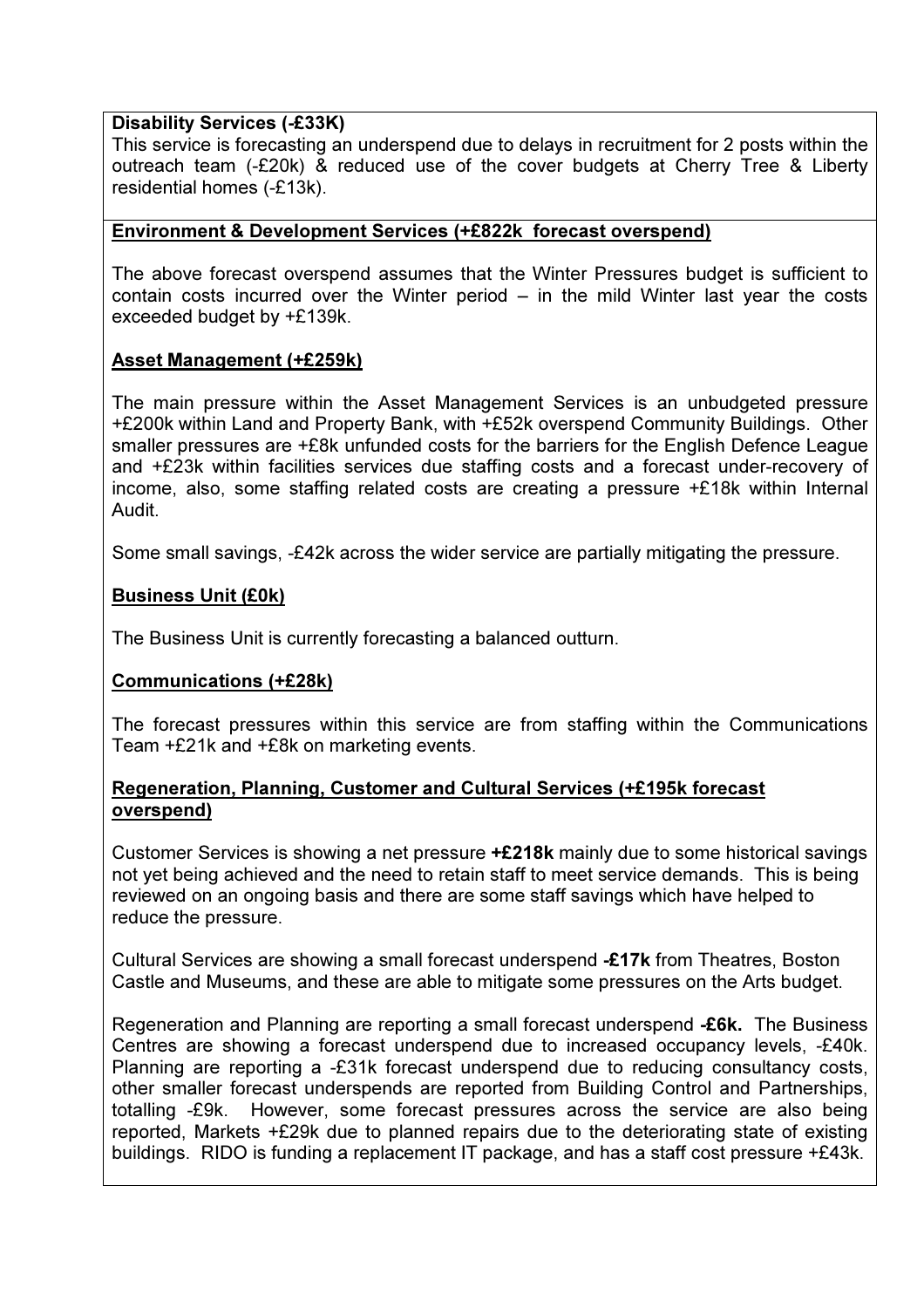## Streetpride ( +£340k forecast overspend)

Network Management are reporting a pressure +£343k, of which +£384k is related to Parking due to reduced forecast income from parking permits, based on previous years income levels that receipts will be less than budget, and furthermore, the impact of Tesco opening later this year.

Waste Services are reporting a forecast underspend -£66k. Waste collection is forecasting an underspend of -£119k, in the main due to WEEE rebate income, whereas waste disposal is reporting a forecast pressure +£55k due to waste arisings running at a 3% increase rather than the 1% budgeted increase, the waste PFI is expected to be slightly underspent -£2k.

Leisure and Green Spaces are reporting a forecast pressure of **+£28k**, mainly due to an under-recovery of income from allotments +£31k, other smaller pressures and small savings are mitigating this with some staff savings -£3k

Community Services are reporting a pressure of +£56k, due to an expected overspend on cleansing highways +£30k, staffing costs +£15k and +£11k pressure due to a new kennel contract.

Corporate Transport Unit is showing a forecast underspend due to changes in transport provision -£21k.

### Neighbourhoods & Adult Services (+£1.667m forecast overspend)

Adult Services are currently forecasting an overspend of +£1.291m. The key underlying budget pressures include:

# Older People (+£928k)

Forecast increase in Direct Payments (+21 clients) over budget (+£259k) and overall forecast overspends on Domiciliary care (+£22k) plus independent sector residential and nursing care (+£1.066m) due to recurrent pressure on meeting savings target from previous years in respect of additional continuing health care income, this is after additional income from property charges is being received. These forecast pressures are being partially reduced by a number of forecast underspends including: Savings on maintenance contracts and energy costs in the Rothercare service (-£58k), higher than anticipated staff turnover within Assessment & Care Management and community support, plus additional nonrecurrent income from Health (-£361k).

### Learning Disabilities (+£406k)

There is a forecast overspend on Day Care (+£178k) due to specialist provision required for 6 unfunded transitional placements from Children's services (demographic pressure) plus a recurrent budget pressure on the provision of transport (+£204k). There is also a delay in meeting an agreed budget saving for employment and leisure services (+£111k) and additional costs due to staff cover within In House Residential care (+£79k). These forecast overspends are partially mitigated by additional client discharges in excess of budget last month from residential care (-£145k) and an overall underspend on Supported Living schemes due to receipt of additional funding from health (-£21k).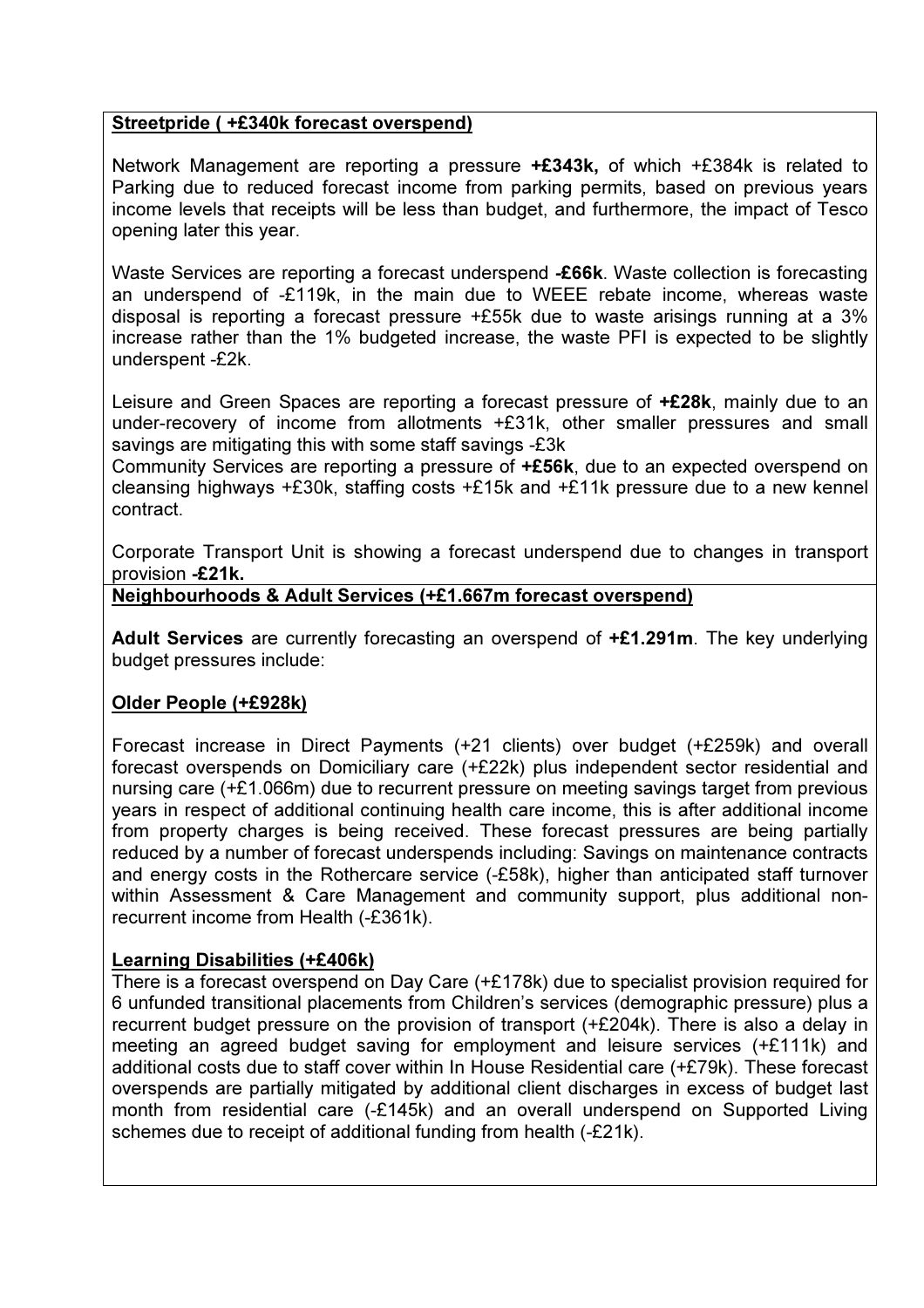# Mental Health (-£176k)

There is a projected underspend on the residential care budget due to 6 client discharges greater than budget since April (-£142k) plus additional underspends within mental health day care, community support and direct payments (-£34k).

# Physical & Sensory Disabilities (+£179k)

Recurrent cost pressure on Direct Payments (+£307k / 16 clients) is reduced by forecast underspends within residential and domiciliary care (-£108k) and savings within the advocacy contracts (-£20k).

# Supporting People (-£46k)

Efficiency savings on subsidy contracts have already been identified against budget (- £46k).

# Neighbourhoods General Fund (-£24k)

The projected year end outturn position for Neighbourhoods shows a forecast under spend of (-£24k).

The main reason for the forecast underspend is higher than expected staff turnover within Trading Standards and Furnished Homes.

Commissioning, Policy & Performance and Procurement services are forecasting an overall overspend of +£400k due to a recurrent budget saving target for commissioning which is currently pending delivery in full.

### Public Health (Forecast Balanced outturn)

This service is funded by a ring fenced specific grant from the Department of Health. For Rotherham this is £14.176m for 2014/15. The service is currently forecasting a balanced outturn.

### Housing Revenue Account (HRA)

The overall forecast as at end June 2014 is that the HRA will outturn with a use of its working balance (reserves) of £1.394m a slight reduction of -£46k from the original (planned) budget.

Currently forecasts show a slight underspend on Supervision and Management due to staff vacancies.

### Resources Directorate (+1.159m forecast overspend)

ICT – The service is currently forecasting a pressure of +£1.165m. This relates to a forecast under-recovery of income due to reduced spend across the Council. The Director of Audit and Asset Management is preparing a paper for SLT to consider the options available to